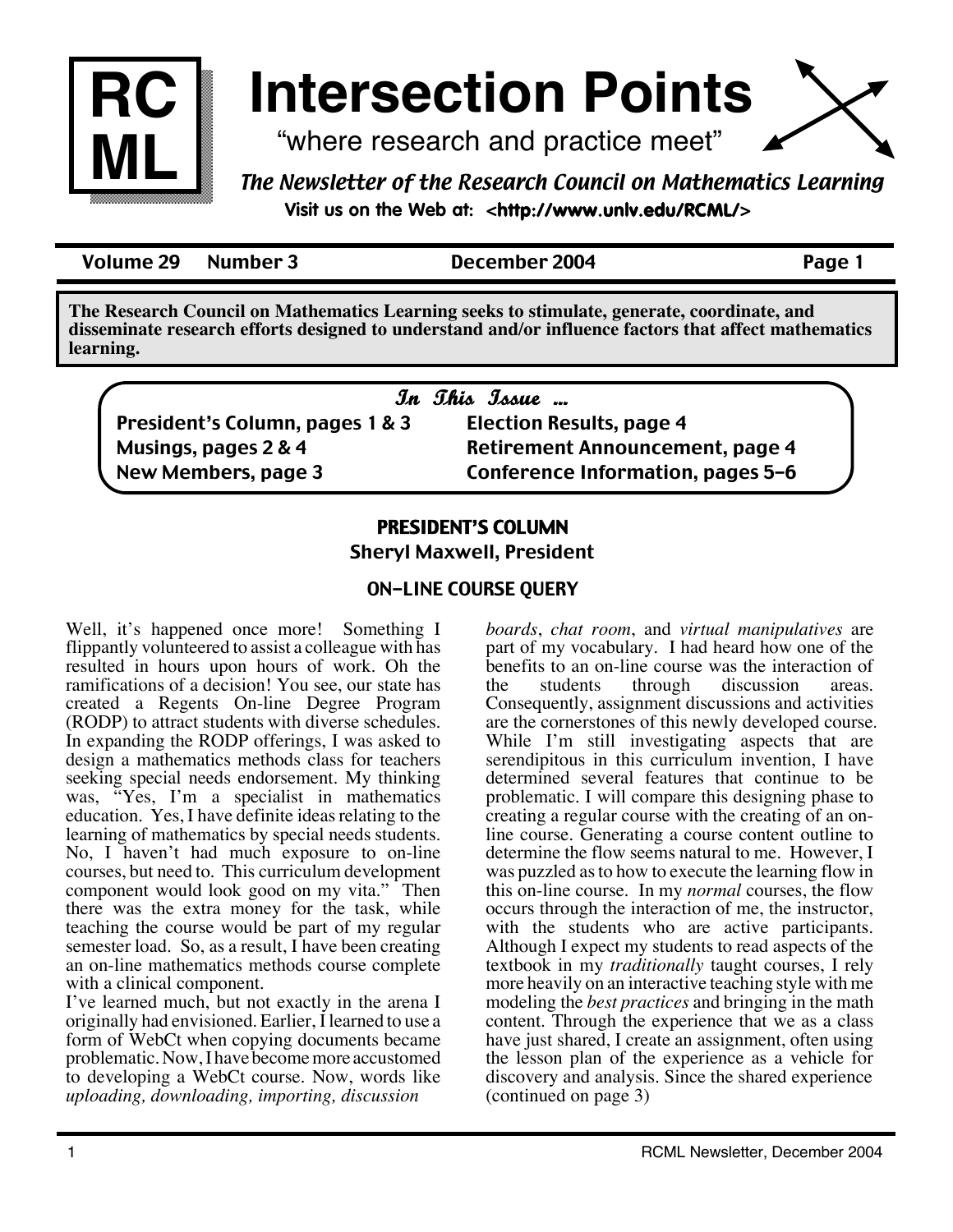

The No Child Left Behind Act (NCLB) is no stranger to math educators. Before taking a look at its implications and consequences, especially to math education, let us take a look at what the policy makers hoped to attain, as a result of the NCLB. The No Child Left Behind Act has laudable intentions:

1) Ensure every school going child in the nation performs to acceptable standards.

2) Close the gap between advantaged and disadvantaged students.

3) Have a teacher qualified to teach the subject in every classroom.

4) Hold schools and teachers accountable for students' achievement.

Now, no right-thinking individual would have any disagreement with these avowed intentions. Don't we want every schoolchild to achieve? Do we want children to go through 12 years of school, and graduate without even being able to write grammatically correct sentences, or know their basic facts and simple computations involving fractions, percent, and so on? And, given the disparity in achievement between, say, minorities and the more affluent children, and that America is the land of opportunity, doesn't it make sense to close this gap? Wouldn't having teachers qualified to teach the subject be the ones teaching the subject, rather than just having a teacher teach, according to the vagaries of administrative expediency? Why, too, shouldn't schools be held accountable for their students' achievement? After all, isn't that the charge of the teachers?

Let us now take a look at some of the consequences of implementing the NCLB (given the sometimes

draconian disincentives and sanctions imposed on schools that "fail"). In order to gauge the achievement level of students, a standard has to be set. The standard has then to be assessed, usually through a standardized test or battery of standardized tests. The results of the standardized test are then used as the criteria for evaluating whether the standards have been met, and a numerical score (1 to 10) is assigned to the school, with number 1 being ranked the lowest performing school (at least in California).

What are some ways to ensure all students achieve the set standards?

(1) Lower the standards to the "lowest common denominator." (Many states have been doing this: even though the written standards may look very rigorous and impressive, the test items themselves may be considered "dumbed down.")

(2) Enroll only students who have a reasonable chance of meeting the standards. That is, actively discourage the "weaker" students from enrolling in school or from taking the test, thereby further segregating schools. (And even if such active discouragement does not succeed, the students are supposed to be transported to schools having higher scores, thereby creating a logistical nightmare.)

(3) Teach to the test, and minimize time spent on "non-tested" subjects, such as Physical Education, Music and so on. (This practice is becoming commonplace.)

One direct implication of all these is that good teachers get discouraged from taking jobs in challenging classrooms, classrooms that actually are in dire need of good teachers. Good teachers, you see, generally do NOT teach just to the test, they teach the whole child, they "educate" the child, and they follow good pedagogy. And if they are urged/coerced by administrators that they have to follow a set, structured plan, with every child on the same page at any given time, so as to "cover" the syllabus and standards, sooner or later the good teacher is going to feel the strain of trying to reconcile what he or she believes is good pedagogy, and what he or she is expected to do by the school administrators.

Let me give you an example of how this affects the teaching of math, in particular. I was recently told by (continued on page 4)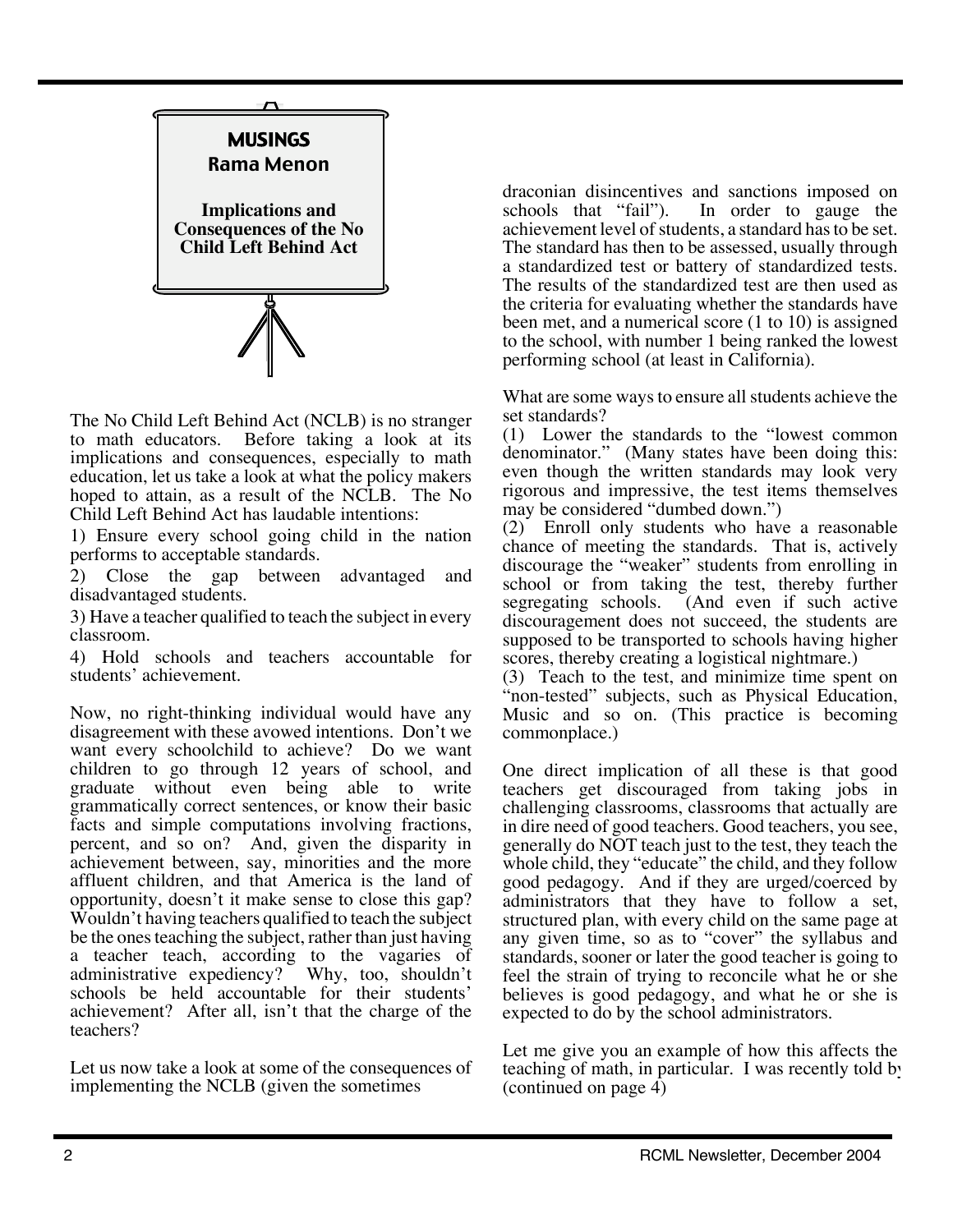## **'President's Message' continued**

portion would be missing in the on-line course, I was forced to rethink my mode of delivery and flow. I decided that the flow could occur through the reading/discussion/activities assignments. But I find the meticulousness of these graded assignments to be oppressive. It seems far too impersonal. I prefer to create an environment conducive to learning where students are face to face with the instructor. When teaching the on-line course, I believe that the structure will hamper the give and take so crucial in assessing the understanding of the process of teaching mathematics using the reform styles.

Other components that I judge may be problematic when teaching the on-line course are connected to *listening* and *reflection.* On-line communication differs enormously from spontaneous interaction of students within a classroom setting. As students investigate their own understanding of mathematics in a traditional math methods class, I listen to aspects of their conversations with their peers, later involving many of these responses through the discourse time. D'Ambrosio shares information about three different components of listening: *evaluative listening, interpretive listening*, and *hermeneutic listening* (D'Ambrosio, 2004). She argues that "a constructivist teacher is one who uses hermeneutic listening to integrate the multiple voices that emerge during an instructional episode. This teacher understands the need to gain insights into the students' understanding in order to mold and shape new instructional episodes for a learning space in which students and teachers co-construct knowledge and meaning" (p. 140). All of these listening components seem to be present in a traditionally designed class; however, I am concerned that one or more of these components may be absent in the online course. On-line communication is not as spontaneous, but a more filtered exchange of ideas. Additionally, *reflection* events may be compromised. For students, prompting questions can be strategically placed. But, when and how will reflection by the instructor occur? I'm apprehensive that since the curriculum is pre-designed the course cannot be tailor-made for the participants. In essence, co-construction of the course is impossible. Unfortunately, I will not be implementing this course in spring 2005 as I am doing more administrative duties than teaching. I believe that the knowledge I would gain from teaching this course would be

helpful for the restructuring of this same course. If you have had experience with designing and implementing an on-line course I would enjoy continuing this dialogue with you. Contact me at smaxwell@memphis.edu. Have a Happy Holiday Season! I look forward to seeing you in Little Rock, Arkansas in February.

## **Reference**

D'Ambrosio, B. S. (2004). Preparing teachers to teach mathematics within a constructivist framework: The importance of listening to children. In T. Watanabe & D. R. Thompson (Eds.), *The work of mathematics teacher educators: Exchanging ideas for effective practice* (pp.135- 150). San Diego, CA: AMTE.

# **Welcome New Members!**

RCML would like to give a warm welcome to the following members who joined the organization in 2004:

Rochelle Beatty, Helen Brandt, Lynn Breyfogle Andy Carter, Tamara Carter, Sandi Cooper David Feikes, Vici Flonrnoy, Roger Kinsey Karen Kritzer, Angela Kreb, Maciej Kurczab Belvia Martin, Jean McGehee, Kristine Montis Selcuk Ozdemir, Joseph Palermo, Betty Senger Janna Walters, Jeanne Zehr

We hope to see you at conferences and in publications for many years to come! Remember that details about RCML, including membership forms, past issues of this newsletter, etc., can be found at the RCML Web site: www.unlv.edu/RCML.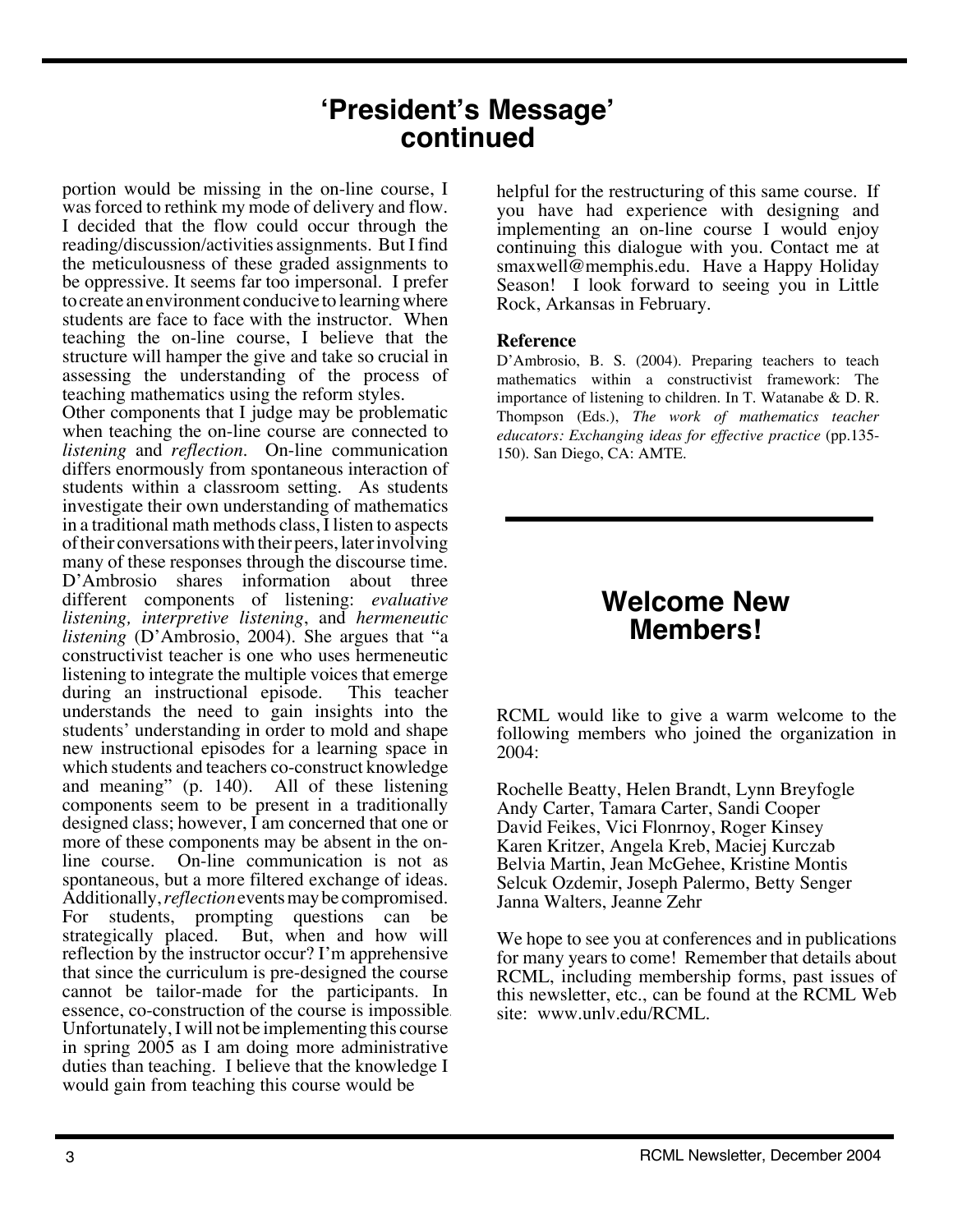# **Election Results**

## **(Bea Babbitt, Nominations Chair)**

The elections process has been completed. Congratulations to the following new RCML officers:

Vice President for Publications: Anne Reynolds, Kent State University, Ohio

Secretary: Diana Perdue, Virginia State University

Conference Committee Position 1: Robert Capraro, Texas A & M

Conference Committee Position 2: Jeff Shih, University of Nevada, Las Vegas

We look forward to your service to RCML. Thank you to all those who were willing to run for office. It is an indication of your commitment to RCML. We hope we will be able to tap into your leadership expertise in the future.

# **Retirement Announced**

Congratulations to Melfried and Judy Olson! Mel and Judy are long time members of RCML and have announced their retirements. RCML would like to thank them for their many years of service to the organization and wish them well in their retirements. They know that they are ALWAYS welcome at RCML events in the years to come!

# **'Musings,' continued**

a high school principal that he is implementing, schoolwide, the "well-researched" Explicit Direct Instruction (EDI) approach advocated by the DataWorks Educational Research group. According to him, this approach has been shown to give high achievement scores to students taking standardized tests. While this approach is somewhat reminiscent of Madeline Hunter's approach, this seems much more "scripted." For example, the teacher must write the math standards that the students are to learn for the day, and the lesson objectives that align with the standards. The students are then given a CFU (Check For Understanding) of the standards and objectives. The main (perhaps, the sole) way of CFU at this point is to first call a student by name, and then ask him/her a question such as, "What is the 1st Standard we are going to learn about today?" Such questions are then repeated so that at least 5 or 6 students have been asked to answer questions on the standards and the objectives. The next step is to "activate prior knowledge" and CFU for understanding of the prior knowledge. Then the teacher "explains" the day's lesson, "models" his/her thinking, gives guided practice, conducts a "closure," gives independent practice, and so on. What is emphasized throughout is the CFU through first calling out a student by name, and then giving the question. Indeed, many times, during the CFU, ALL students are supposed to hold up their answer (written on a standard-sized sheet of paper), so that the teacher gets immediate feedback as to how many students had "understood" what was being taught. (Whether the student was just copying the answer on to his/her paper from another student did not seem to be of any concern.)

My concern is that such explicit instruction goes against most constructivist-based math teaching advocated by math educators. Additionally, so much of time is spent on regurgitating standards and objectives, that there is very little time to engage students in productive mathematical thinking. Such teaching, too, does NOT do justice to students of different ability levels in math, and may engender boredom for students, be they bright, or weak, mathematically speaking. I believe the principal is enamored of this approach because it might seem to work to raise test scores, at least in the short term. Indeed, test scores might increase, but at the expense of many students who may be completely turned off education in general, and math in particular. My example is, I am sure, one of many that others can attest to, where doing well on the tests seems to be the only *raison d'etr* for schools. If only the policy makers can be made aware of the dire consequences and futility of relying on an absolute score to decide on the fate of schools, teachers, and children!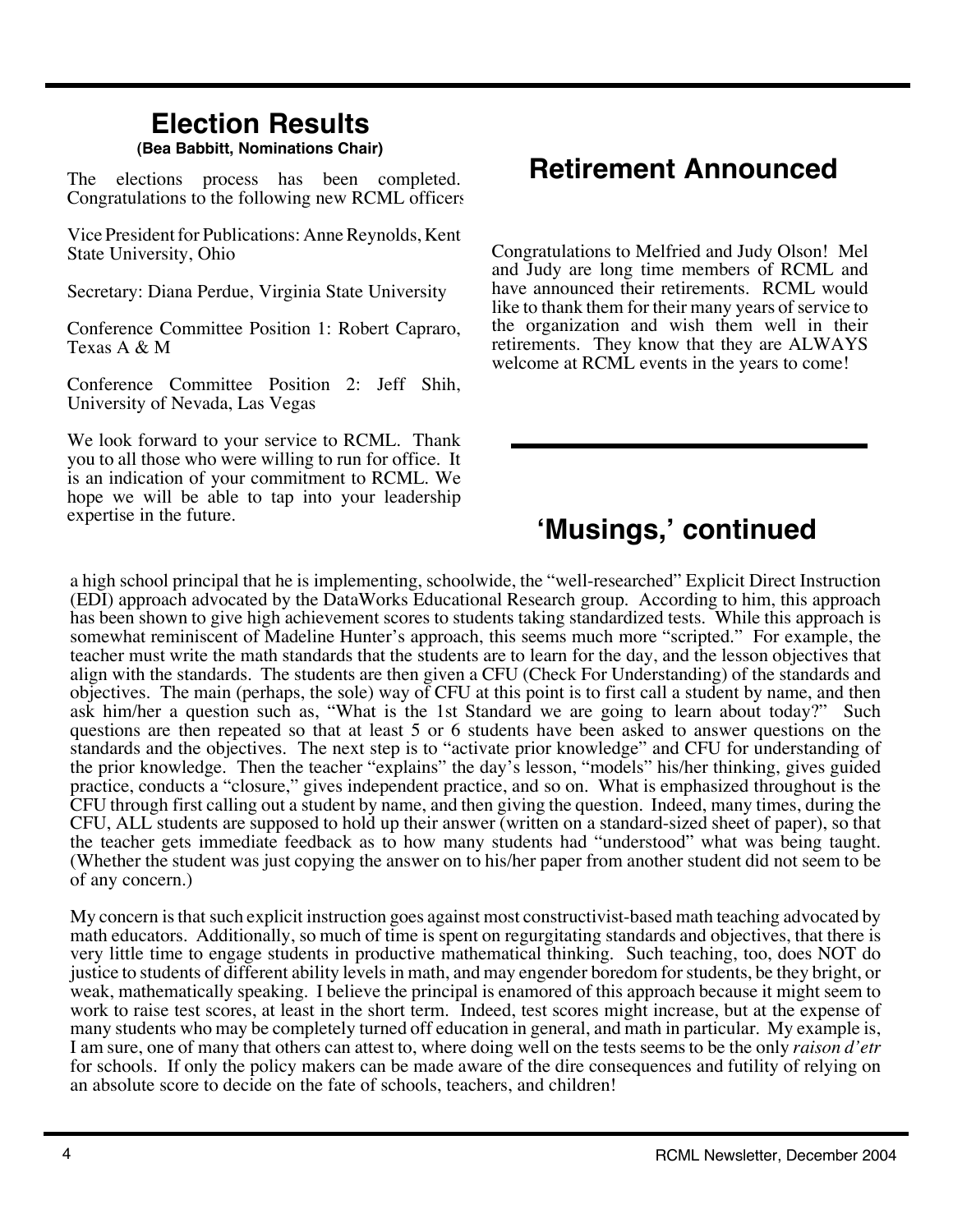# Research Council on Mathematics Learning Thirty-Second Annual Conference North Little Rock, Arkansas 24-26 February 2005

We have a great program and many activities planned for the annual conference this year. We hope you are as excited about coming and sharing your expertise and perspectives as we are. A brief outline of the program in this issue of *Intersection* Points will give you a glimpse of the exciting opportunities that await you in Arkansas! Also, below are some deadlines and information that will help you prepare for your visit. Additional information is available at the RCML Web site (www.unlv.edu/RCML).

In addition to the intellectual activities of the conference, we have arranged for a tour of the Clinton Library on Saturday. For a guided tour of 15 or more, there is a charge of \$7 for adults and \$5 for seniors (62 or older). To get there, we can take the trolley.

*Deadlines:*

Registration for the conference: February 11, 2005 Hotel reservations at the conference rates: February 3, 2005 Papers submitted for consideration for an award: January 5, 2005

*Web Sites with important information:*

Conference Information: belindar@uca.edu Hotel Web Site: http://www.wyndham.com/hotels/LITNO/main.wnt

Hotel accommodations can be made by calling the Wyndham Riverfront in North Little Rock at the toll free number, 1-866-657-4458 or the hotel directly at 501-371-9000. In order to receive the conference rate discount, be sure to indicate you are registering for the RCML conference and register before February 3, 2005.

## **RCML 2005 Conference Schedule of Events**

## **Thursday, February 24, 2005**

| Registration | $1:00$ PM $-$ 5:00 PM |
|--------------|-----------------------|
| Reception    | 5:00 PM $-$ 7:00 PM   |

Birds of a Feather Discussions 7:00 PM – 8:30 PM

The three Birds-of-a-feather sessions will provide opportunities for newcomers to meet in an open forum with other RCML members, discuss issues of interest, and share research and ideas. In addition, the BOFs should set the tone for on-going conversations along these themes throughout the conference.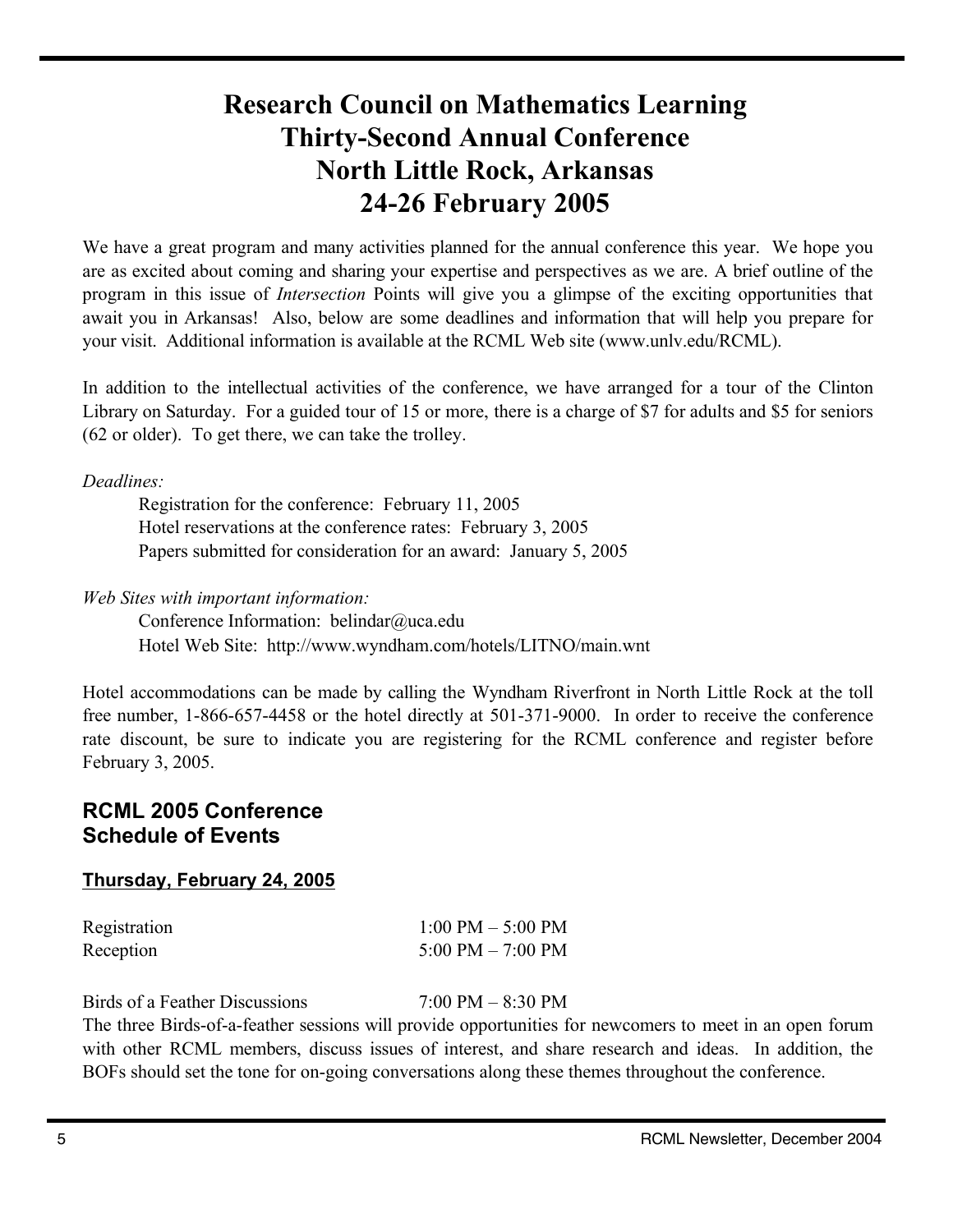## **CONFERENCE SCHEDULE, continued**

## **Friday, February 25, 2005**

| <b>Continental Breakfast</b><br>Dr. Michael Naylor | $7:00$ AM $-$ 8:00 AM                        |
|----------------------------------------------------|----------------------------------------------|
| Session 1<br>Sessions 2-6                          | $8:00 AM - 9:00 AM$<br>$9:10$ AM $-$ 9:55 AM |
|                                                    |                                              |
| Coffee Break                                       | $9:55 AM - 10:10AM$                          |
| Sessions 7-11                                      | $10:10$ AM $- 10:55$ AM                      |
| Sessions 12-16                                     | $11:05$ AM $- 11:55$ AM                      |
| <b>Lunch Business Meeting</b>                      | Noon $-1:30$ PM                              |
| Sessions 17-21                                     | $1:30 \text{ PM} - 2:15 \text{ PM}$          |
| Sessions 22-26                                     | $2:25$ PM $-3:10$ PM                         |
| Sessions 27-31                                     | $3:20 \text{ PM} - 4:05 \text{ PM}$          |
| Sessions 32-36                                     | 4:15 PM $-$ 5:00 PM                          |
| Special Session                                    | 5.00 PM $=$ 5.45 PM                          |

Special Session  $5:00 \text{ PM} - 5:45 \text{ PM}$ Mix it up---Arkansas, Mathematics, and Quilts by Jaynette Huff

Dinner and Wilson Lecture 6:00 PM – 7:30 PM Ozark Music and Dance by Dr. David Peterson

## **Saturday, February 26, 2005**

| <b>Continental Breakfast</b><br>Dr. Constance Kamii | $7:00 AM - 8:30 AM$     |
|-----------------------------------------------------|-------------------------|
| Sessions 37-41                                      | $8:30$ AM $-9:15$ AM    |
| Sessions 42-46                                      | $9:25 AM - 10:05 AM$    |
| Sessions 47-51                                      | $10:15$ AM $- 11:00$ AM |
| Sessions 52-56                                      | $11:00$ AM $- 11:45$ AM |
| Lunch                                               | $11:45$ AM $- 12:45$ AM |

(Tour of the Clinton Library)